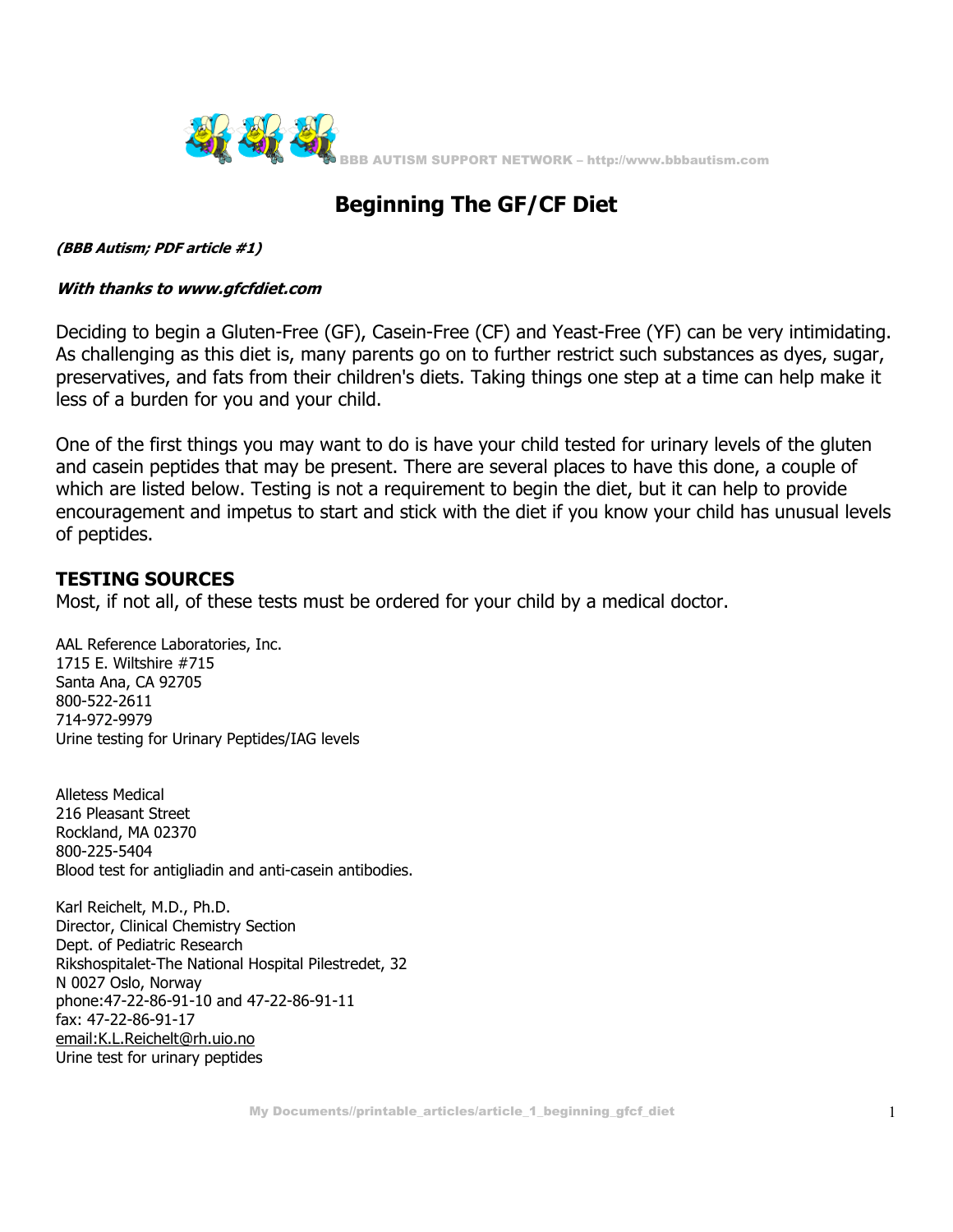

Dr. J. Robert Cade 2800 Archer Rd. Surge Area-University of Florida Building #683 Gainsville, FL 32611 904-392-8952, speak with Malcolm Privette 24 hour urine collection required, no fees

William Shaw Ph.D. The Great Plains Laboratory 9335 W 75 St Overland Park,KS 66204 Phone:913 341-8949 fax 913 341-6207 e-mail williamsha@aol.com Urine test for organic acids, possible indicators of yeast overgrowth (among many other things)

Great Smokies Diagnostic Laboratory 63 Zillicoa Street Asheville, NC 28801 800-522-4762 Comprehensive digestive stool analysis, possible indicators of yeast overgrowth (among many other things)

Once you have testing out of the way, it helps to begin reading as much information as you can about WHY the diet works, WHAT gluten and casein are, WHERE to buy the foods, and HOW to do the cooking and shopping to avoid gluten and casein. These topics are all covered in the other introductory posts from the GFCFKids List. Read them thoroughly and you should have a solid start to planning and implementing the diet.

## **FREQUENTLY ASKED QUESTIONS**

Q: How exactly does one implement a special diet when a child's food choices are already limited to those foods you wish to eliminate?

A: Patience, patience, patience. There are at least two schools of thought on how to start this diet. The abrupt introduction--just do it and wait out the food strike your child will likely begin. Or you could do it gradually—one meal or one food at a time. That is, for a week, just make dinner glutenfree and casein-free. Then once you've got that figured out, add in breakfast. Then after that's done, add in lunch and snacks. Some kids need the abrupt approach--they may figure out that suddenly dinner tastes different so they will wait until lunch or breakfast to eat. Some kids cannot survive with ambiguity; others need gentler handling.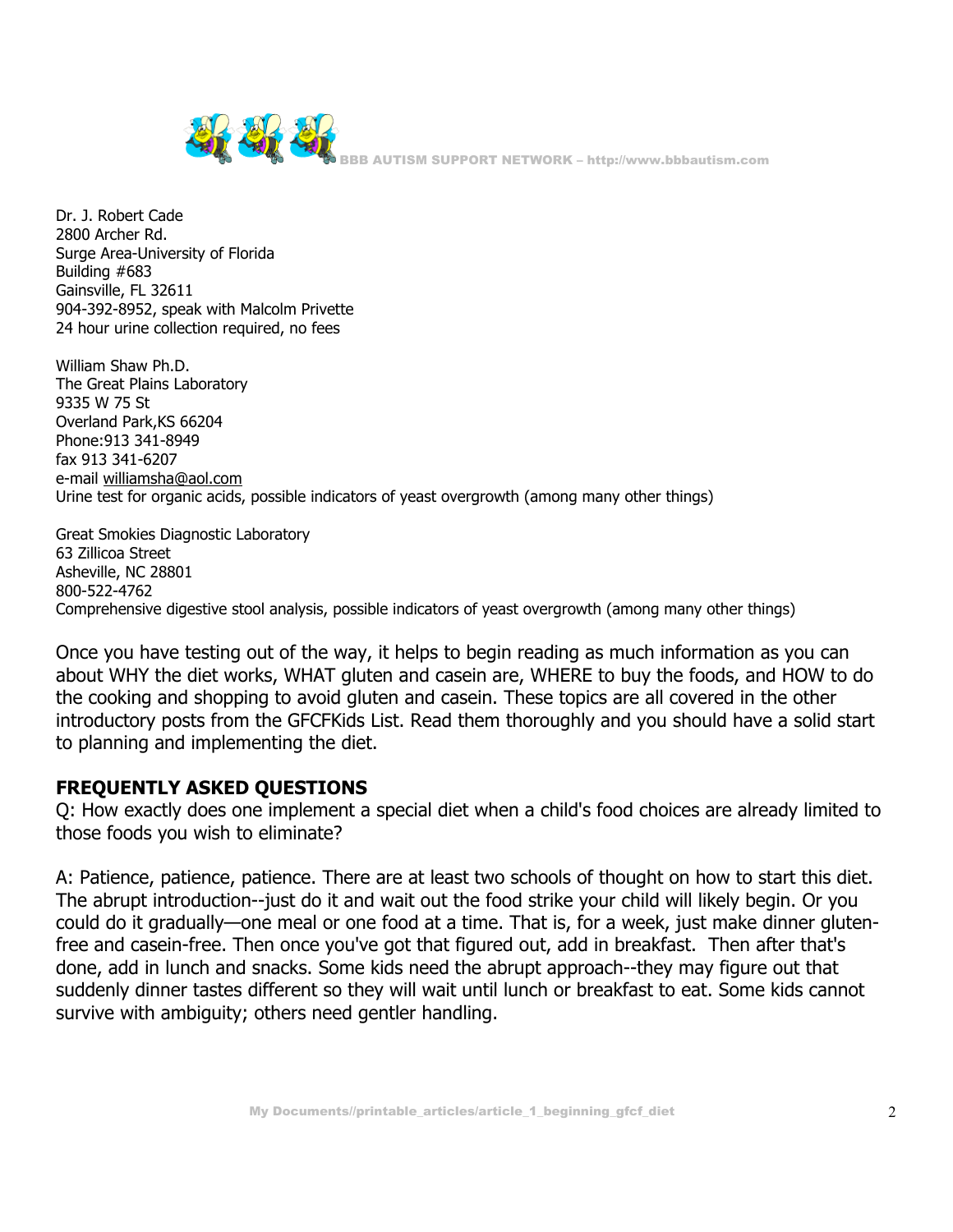

Whichever way you do it, I would suggest adding more foods to your child's diet that are acceptable BEFORE you start the diet. Start introducing rice and potatoes if your child only eats noodles. Add

fruits and vegetables to every meal so that your child may eventually try the new foods. The reason I suggest this is that the gluten-free and casein-free substitutes don't really taste like the "real things" they know and love. Rather than having them starve during a hunger strike, you will have backups in case they reject the gluten-free and casein-free substitutes.

Another suggestion is to stock up on enough prepared gluten-free and casein-free foods for a three or four week trial. They will cost more than making your own foods from scratch, but it will be easier. Do a three or four week trial with strict adherence to the diet. It's a little like AA: the task is less daunting if you think about doing this diet one day or one week at a time. Do the elimination and then let your child go on a gluten- and casein-feast for a weekend and see what happens to their behavior/mood/toilet learning. If things degrade, then you know the diet was helpful. Obviously don't pick a time for the challenge when you're moving, changing schools,

doctors, teachers, adding a new baby, or you won't know if any behavior degradation is due to the other upheavals or the diet. Some people would argue that you need MORE time than a 3 or 4-week trial in order for your system to clear out the bad stuff. It may indeed take a year to clear out excess opioids, but if the diet is clean, then you could see a change sooner than that.

Q: What about looking for milk products in foods?

A: Here are the suggestions for using Kosher markings to avoid dairy in products you buy from the grocery store: The Kosher mark has two parts. The first part tells who did the inspection....thus showing markings with a U, K, or others. This marking is usually printed inside of a circle. The second part is located just outside of the "circle containing the inspector" designating the status of the product:

"D" ..... dairy - Product contains dairy or has been processed on equipment that processes dairy

"D.E.".....dairy equipment - possibly dairy-contaminated

"Parve" .....parve - neither dairy or meat per Jewish law

"Pareve"....parve - neither dairy or meat per Jewish law

"MEAT".....meat - meat that is free of dairy

"P" ...... Passover - not pareve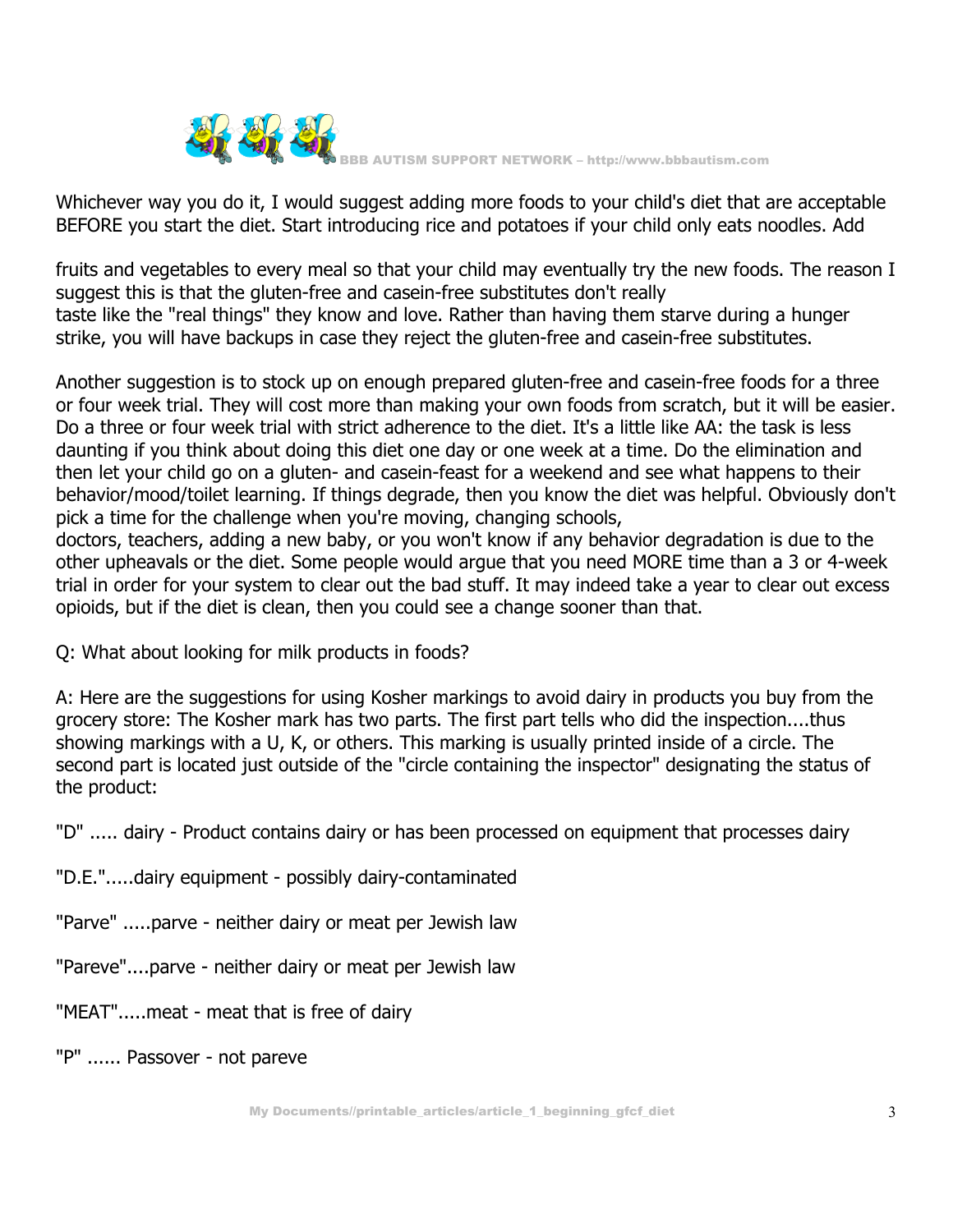

a marking with a U inside of a circle is considered parve/pareve. The "parve/pareve" text after the inspector marking is optional. Kosher inspections are voluntary. The company agrees to answer all questions and allow open supervision of the plants. If an ingredient is not made on site, it is traced

to its source for kosher status.

The FDA allows casein (a milk protein) to be used in foods that can legally be labeled "non-dairy." But in recent years, even trace amounts of dairy makes a product not "parve" by kosher inspectors.

A directory of OU (parve/pareve) products can be obtained by calling (212) 563-4000 for \$10. I use these markings for checking commercial frostings, syrup, mayonnaise, and most things I guess! :) (by Janice Cupples, jj-cupples@email.msn.com)\*\*\*

\*\*\*Please note that it has been said that many companies are not following proper kosher procedures. A kosher expert in my city said that the only way to be certain you are receiving caseinfree merchandise is if the word "parve" or "pareve" is actually printed out on the label. He suggests buying parve merchandise at a kosher butcher or Jewish grocery store, as all of their products will be fully parve if they are so marked. Your best bet is to call the company if you are not sure if a product might contain trace amounts of casein and ASK. (L.E.)

Q: How do I know if my child might be a candidate for the GFCF diet?

A:I thought I'd also pass along what Beth Crowell says in her book about who should look into this diet. (page 18-20)

Is Your Child a Candidate for Dietary Intervention?

We have assembled a list of questions for you to ask yourself. This is by no means a complete list. Every child is different. Each has a totally different environment, genetic makeup, etc.. However, a pattern has begun to emerge around all autistic kids we've personally encountered, as well as parents that we have spoken to. Our list of common denominator questions keeps growing.

Go through these questions. If you answer "yes" to a significant proportion, then chances are good that your child could benefit from the diet therapy.

Does the child--

---have a "blotchy" complexion over his entire/part of body?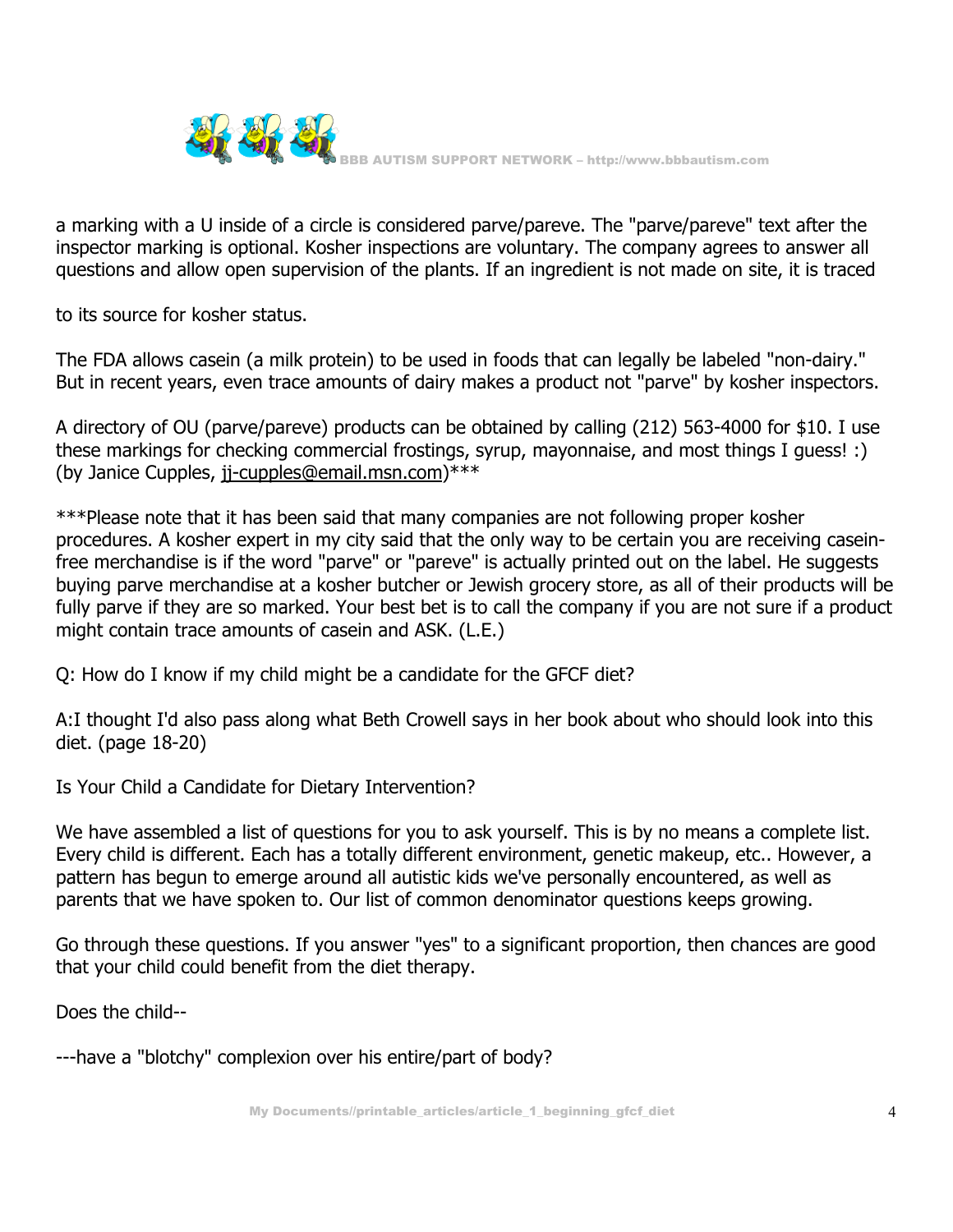

---seem to be "healthier" and perform better in the summertime?

---have sessions of "shakiness" (NOT of a seizural nature) in the hands, etc. when hungry or immediately after eating?

- ---need to eat something sweet before he will eat anything else?
- ---lick salt off chips, crackers, pretzels, etc.?
- ---consume large quantities of liquids over the course of the day?
- ---have an irregular stool pattern?
- A) Soft and pasty, foul smelling?
- B) Frequent bouts of constipation/diarrhea?
- C) Large, bulky stools that float?
- D) Light colored stools?
- E) Grainy or gritty stools?
- F) "Foamy" or "Frothy" stools?
- G) Combination of the above?

---have a history of illness in infancy and/or early childhood that occur in "cycles?" For example, vomiting, diarrhea or upper respiratory infections, colds, etc. every 3, 6, 8 weeks?

- ---have a constantly running nose?
- ---urinate more at night (quantitatively) than for the same length of time during the day?
- ---suffer from numerous ear and/or sinus infections?
- ---have a history of prematurity, postmaturity, hyper-bilirubinemia, or other neonatal traumas?
- ---have psoriasis or eczema, or other "unexplained" rashes?
- ---appear to have cycles of dramatic behavioral changes (good or bad) that recede after 3-4 days?
- ---seem to have "headaches?" i.e., like to have his head rubbed or pressed hard against an object or person, burrowed or be held upside down?
- ---have excessive flatulence?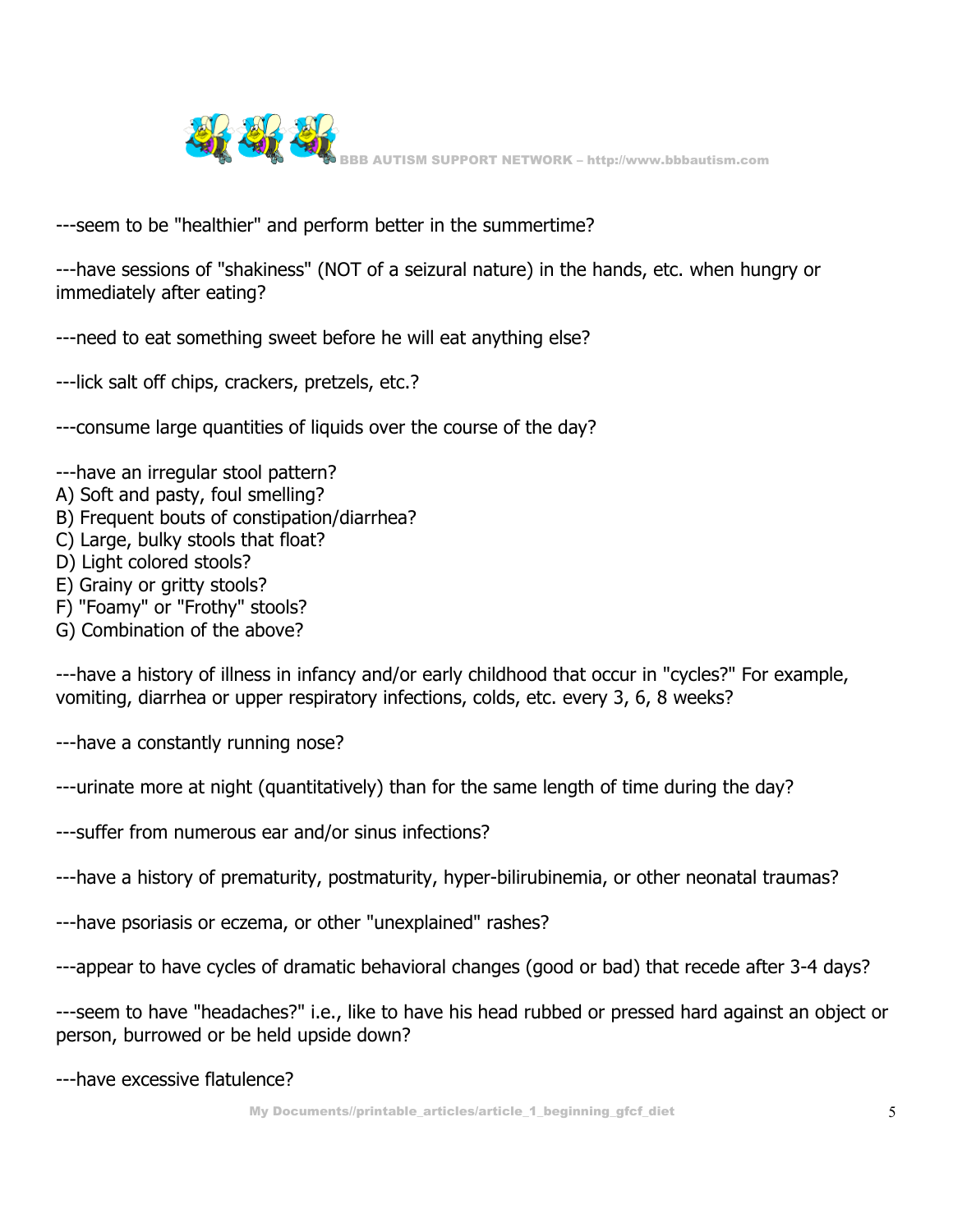

- ---jump or bounce for an extended period of time?
- ---have certain times of the day when he is more "hyper" than others? i.e., before or after meals?
- ---have a preference for chicken, fish, or pork over beef or lamb?
- ---prefer extremely bland or excessively spicy foods?
- ---have a history of reflux? (burping up acids, vomitus)

---have small raised "bumps" similar to "goose bumps" or little white bumps that remain unchanged all over his/her body?

- ---have a "furrow" between his brow?
- ---have a "colicky" infancy?
- ---have a strong smelling urine or breath?
- ---have a thick "inner tube" of fat build-up around his neck?
- ---have a history of being extremely "difficult" to burp as an infant?
- ---does the child have an excessive wax build-up in his ears?

Is there anyone in the extended family that---

- ---has a history of alcoholism or heavy drinking?
- ---has a history of depression?
- ---has a mild learning disability? i.e., dyslexia, speech impairment, hearing impairment, etc.?
- ---has ADD or ADHD?
- ---has diagnosed allergies?
- ---has diagnosed kidney disorders?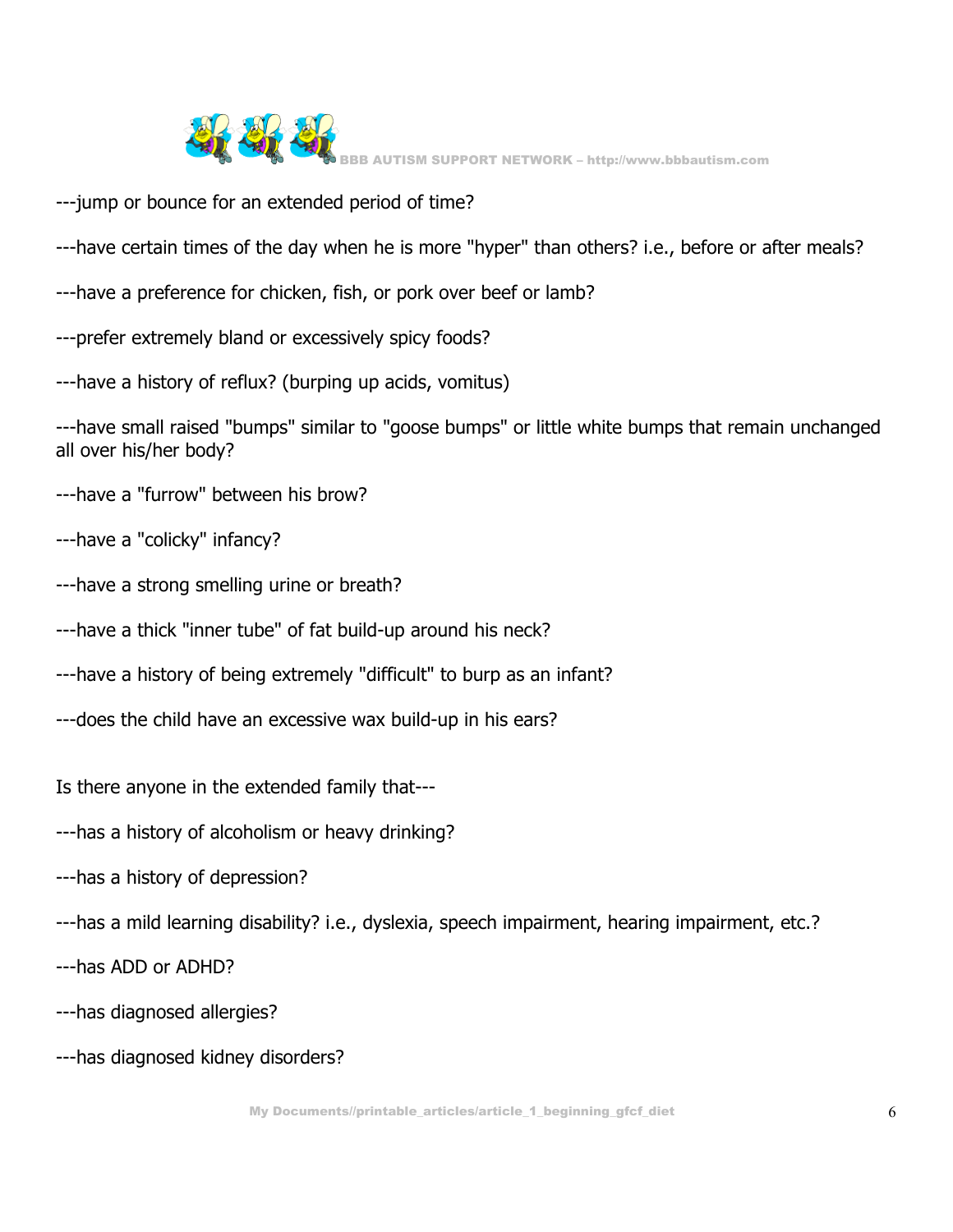

- ---has diagnosed liver disorders?
- ---has a dairy intolerance?

---has irritable bowel syndrome, spastic colon, colitis, hiatal hernia, nervous stomach, celiac sprue, or Crohn's disease?

- ---has severe mood swings?
- ---has unresponsive high cholesterol?

During the pregnancy, was the mother---

---on any medication?

---ill? (flu, food poisoning, etc., especially in the 4th or 5th month)

---able to eat properly? (nutritionally with a minimal amount of processed foods)

Does the mother have---

---a propensity toward ovarian cysts or other reproductive system disorders?

Once again, the foundation of our theory is based on a sequence of known chemical reactions that occur within the human body. It considers specific pathways of "nutrient" utilization and apparent inherent breakdowns in the pathways present within autistic individuals. All of these questions are derived from our observations and theory. This is, again, a very BRIEF set of questions....we will not list the other hundred here! (Beth and Andy Crowell, "Dietary Intervention as a Therapy in the Treatment of Autism and Related Developmental Disorders," page 18-20)

I highly suggest you add this book to your library of books dealing with the dietary aspect of autism. It is available through the DDR. \*\*\*

**Jenny W MJW28@aol.com Mother of Olivia, 5, autism Homeschooler, NACD, 1 year, \*\*Please note that ear infections during early childhood frequently can indicate a sensitivity to milk.**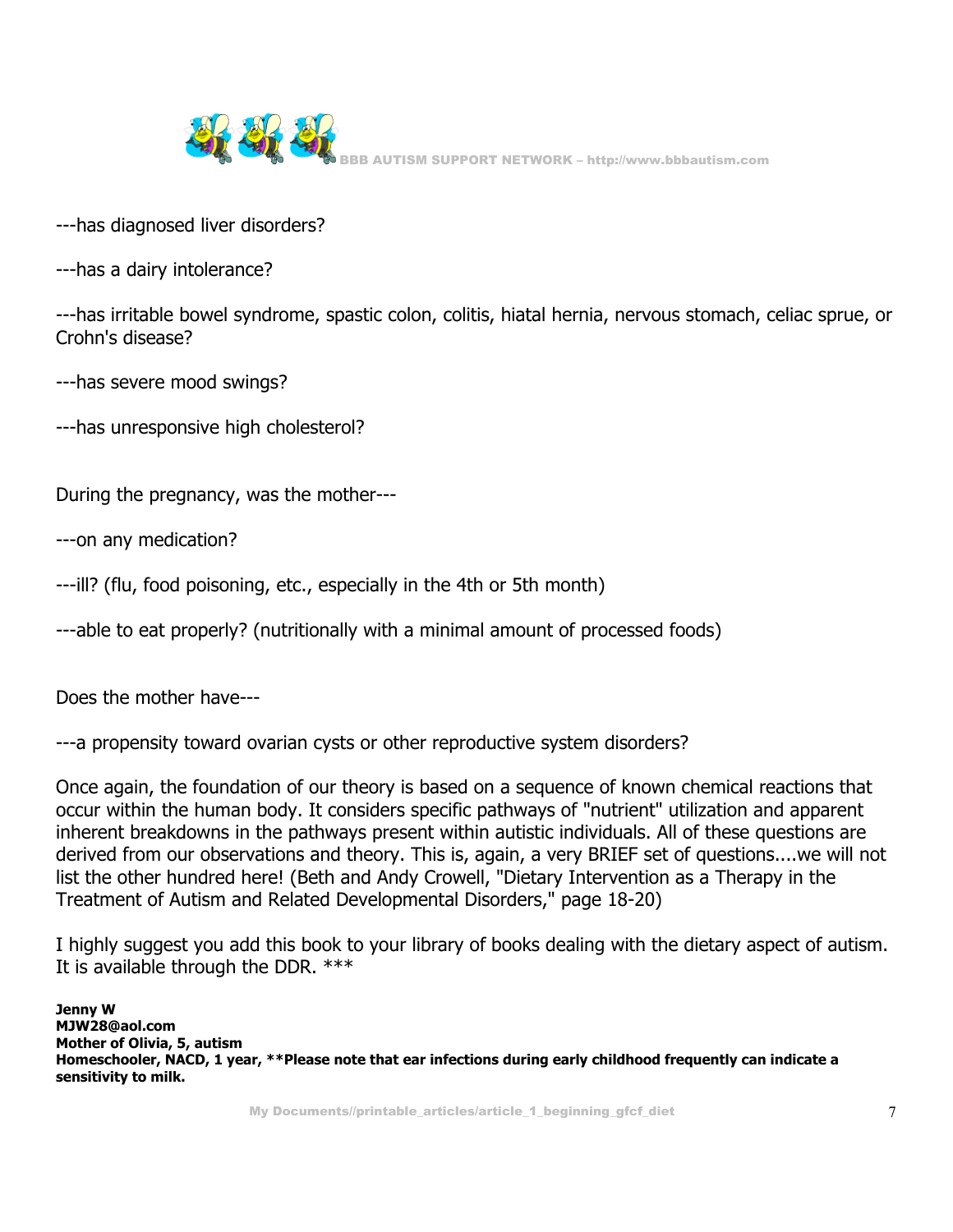

Q: I know that gluten can be hidden in many things. What should I look out for?

A: Wheat is processed into quite a few food items with non-wheat names. Wheat is used in almost all processed foods. The main reason that processed food is comparatively cheaper is that wheat byproducts are used to thicken and imitate flavor. I found out to my sadness that barley is also gluten. :( The wax used to coat raw fruits and vegetables has wheat in it. Candies can be coated with wheat flour to keep them from sticking. One gluten free candy was making coeliacs sick. Turns out the cutting board was dusted with wheat flour.

I started reading labels again! I look for: \*modified food starch \*hydrolyzed vegetable protein \*malt

There are other names to watch out for, but I hardly ran across them so I never did learn them. A good gluten intolerance book will list all the aliases. If the ingredient is just 'malt' assume it came from barley. Maltodextrin is from corn. Starch or modified food starch is from wheat or another gluten - most of the time. Starch from corn is cornstarch. (That's why packaged, mixed chocolate milk hurts me, it has wheat starch in it!)

Read everything. The packaged noodle and rice mixes have the food starch. Before my kids started having to avoid obvious wheat, they were affected by the by-products. One bite of food with starch in it would hurt their stomach. Cream sauces from canned soups were out of the question. (by magsschwa@aol.com, Margaret)

Q: Where can I shop?

A: Some parents suggest shopping online (see the post entitled GFCF Websites and Resources), others shop at local health food stores. Many products can be purchased at local grocery stores, so it is helpful to have a listing of GF/CF products to help with shopping. Look for their health foods section, and don't be afraid to ask if they can special order products for you-many stores are willing to help with special dietary needs. Don't forget that most meats (nonbreaded), fresh well-washed veggies and fresh well-washed fruits are gluten and casein free.

Many parents also have found that Chinese, Indian and Japanese groceries are good places to find many of the unusual flours and other products necessary for GFCF cooking. When shopping at these specialized stores, however you need to exercise EXTREME CAUTION to avoid cross-contamination. It may be best to consider buying all of your supplies from reputable gluten-free companies for the first few months of the diet so you can be absolutely sure that your child is not receiving any gluten. After that, if you are sure the diet is helping, you can begin introducing exotic or bulk flours. Then, if a